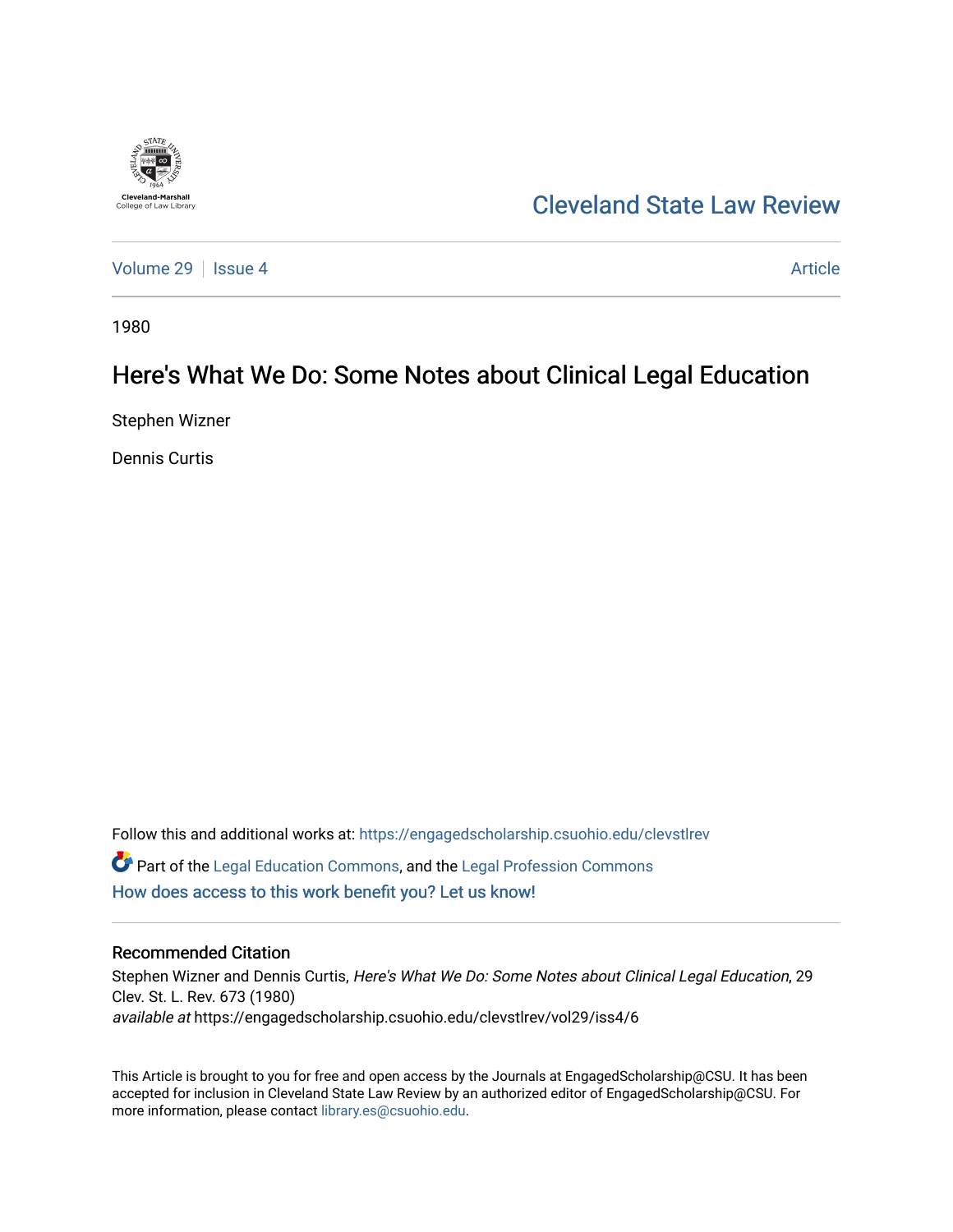# "HERE'S WHAT WE DO": SOME NOTES ABOUT CLINICAL LEGAL EDUCATION

# STEPHEN WIZNER\* AND DENNIS CURTIS\*\*

#### I. INTRODUCTION

FOR THE PAST DECADE WE HAVE BEEN ENGAGED in developing the Yale Law School clinical program. From time to time academic colleagues, practicing lawyers, and even non-lawyers have asked what we do. Our answer usually begins, "Here's what we do," and describes a program in which teacher-practitioners supervise law students who, while taking regular academic courses, provide legal services to clients with real legal problems in a busy law office located inside the law school. By design, most of the students participating in the program are in their second semester in law school. Clinical work is therefore part of the firstyear program for two-thirds of the students at Yale. The student practice rules of the state and federal courts in Connecticut' permit supervised second and third-year law students to appear in court. As a result, our students regularly argue motions, try cases and handle appeals in both civil and criminal cases. Clinical seminars and a simulated Trial Practice course supplement the casework. Finally, we will say how much we enjoy clinical teaching, how competent and responsible the students are and how important we believe clinical experience is for law students.

Until we were invited to do so, however, we never could bring ourselves to put down on paper some of our thoughts about legal education in general, and clinical legal education in particular, gleaned from years of working in the field. These notes represent a beginning in that direc**tion.**

<sup>\*</sup>Supervising Attorney and Professor (Adjunct) of Law, Yale Law School. A.B., Dartmouth; **J.D.,** Univ. of Chicago.

<sup>\*\*</sup>Visiting Professor of Law, Univ. of Southern California Law Center, Director of Clinical Studies and Professor (Adjunct) of Law, Yale Law School. B.S., **U.S.** Naval Academy; LL.B, Yale Univ.

The authors wish to acknowledge the contribution of Professor Daniel **J.** Freed to the conception and development of the clinical program outlined in these pages, and the continuing support of Professor Abraham **S.** Goldstein and Dean Harry H. Wellington.

*<sup>&#</sup>x27; See* Appendix, Summary of Student Practice Rules, **29 CLEV. ST.** L. REV. **817 (1980).**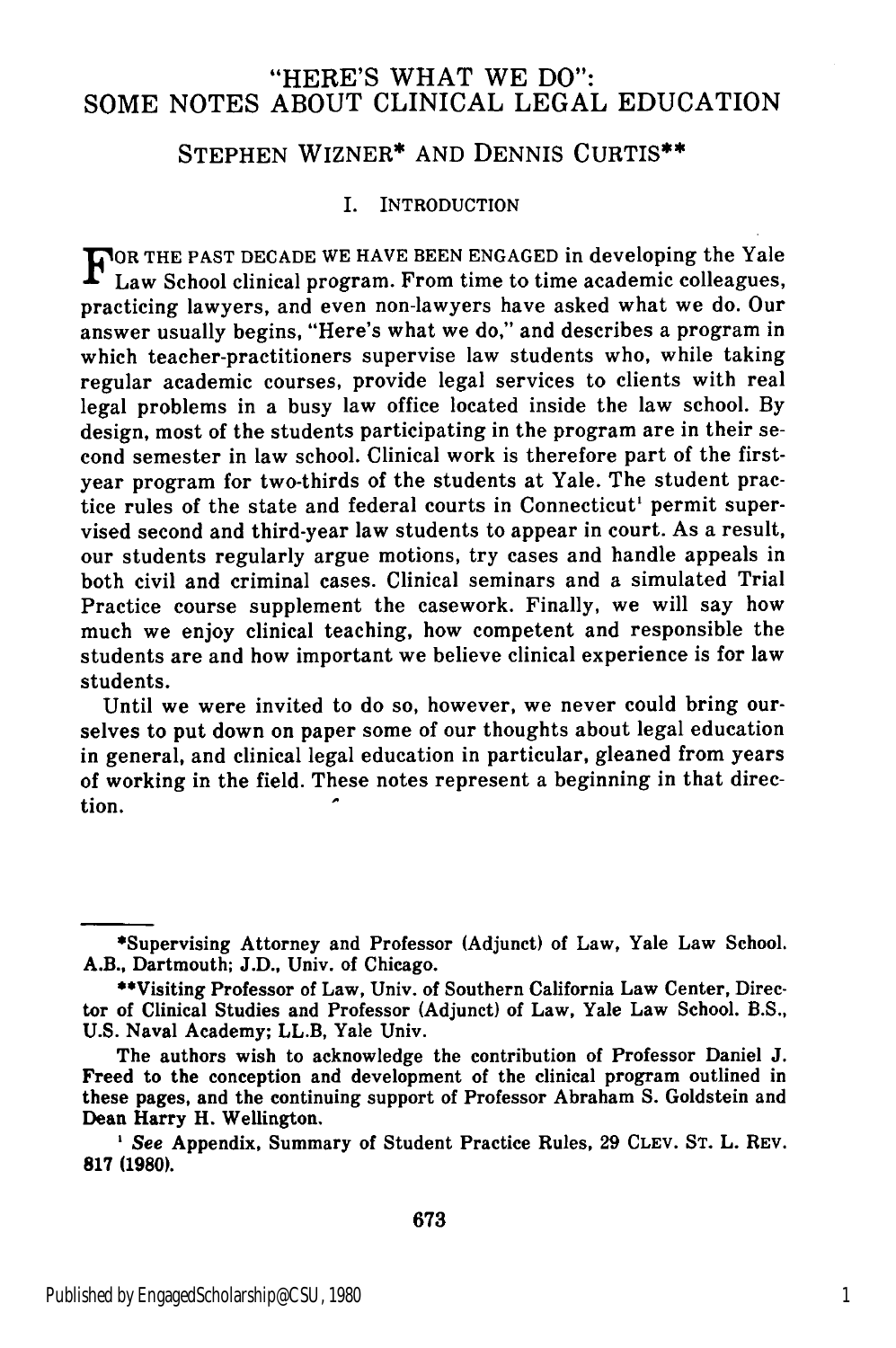## II. **A** HISTORICAL NOTE

Half a century ago, at the University of Southern California, John Bradway started the first legal clinic in a modern law school.' Justin Miller, then the dean of the law school, observed:

At Southern California the most important innovation has been the close union of legal aid society work with legal education by the mechanical device of bringing the legal aid society into the law school building and operating it as a part of the law school curriculum, under the direction of a man who is both director of the clinic and Professor of Law.'

Bradway's description of the purpose of the clinic and its role in the education of lawyers reflected his view that clinical work should be a part of, and not separate from, the law school curriculum:

Under the watchful care of attorneys who are connected with the Clinic and members of the Law School Faculty, the student sees the case in action rather than as a dead thing lying in the Case Books and, in addition to gathering the extremely valuable knowledge which he needs as to the fundamental structure of the law and its scientific development, he comes to appreciate the fact that the task of a lawyer deals with elements of human nature which are not found in the scientific development of Case Book law, but which can only be learned by experiencing a series of cases.'

Beyond this general educational goal, Bradway urged that law school clinical programs had to meet specific educational objectives which could not be accomplished in traditional casebook courses, including learning to:

A. Make decisions where the situation calls for responsible determination.

B. Plan a campaign at law, including gathering the necessary

**1** Miller, *Foreword* to **J.** BRADWAY, **A** HANDBOOK OF THE **LEGAL** AID CLINIC OF THE **UNIVERSITY** OF **SOUTHERN** CALIFORNIA **(1930).**

J **J.** BRADWAY, *Preface* to **A** HANDBOOK OF THE **LEGAL** AID CLINIC OF THE **UNIVERSITY** OF **SOUTHERN** CALIFORNIA ii-iii **(1930).**

**j.** BRADWAY, **A** HANDBOOK OF THE **LEGAL** AID CLINIC OF THE UNIVERSITY OF SOUTHERN CALIFORNIA (1930); Bradway, *The Beginning of the Legal Clinic of the University of Southern California,* 2 S. CALIF. L. REV. 252 (1929); Bradway, *Legal Clinic as a Law School Course,* 4 S. **CALIF.** L. REV. 230 (1930); Bradway, *New Developments in the Legal Clinic Field,* 13 ST. LOUIS L. REV. 122 (1928). Later Bradway organized a similar clinical program at Duke Law School. *See* J. BRAD-WAY, **LEGAL AID** CLINIC, **DUKE** UNIVERSITY: INSTRUCTION TO STUDENTS **(1938); J.** BRADWAY, **LEGAL** AID CLINIC INSTRUCTION **AT DUKE** UNIVERSITY (1944); **J.** BRAD-WAY, CLINICAL PREPARATION FOR LAW PRACTICE **-** A **MANUAL** FOR LAW **STUDENTS** (1946).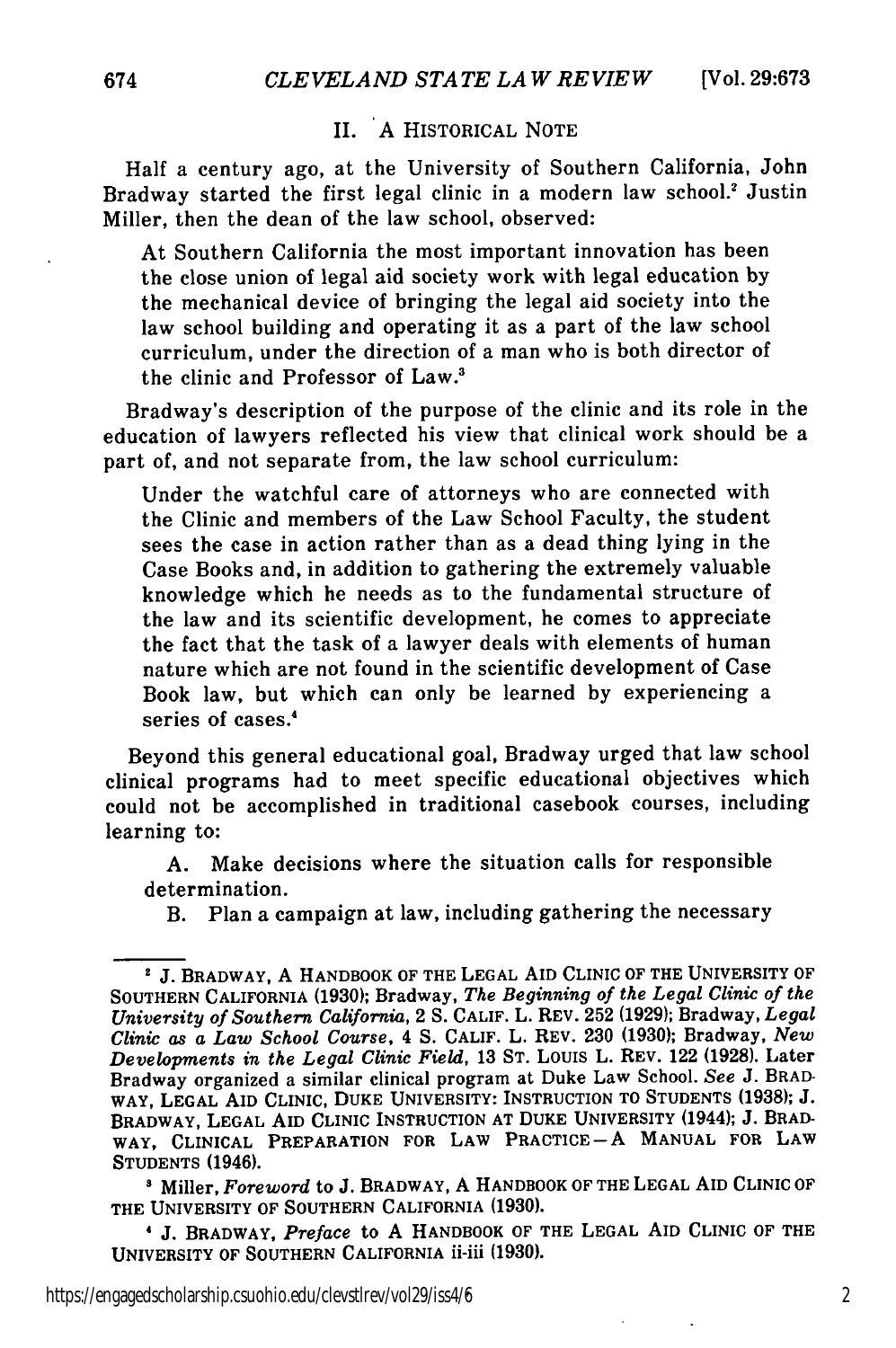facts, marshaling the facts and legal theories, determining the goal and means; and then carry out the plan to a reasonable conclusion.

C. Think of the client as a human being and not as an impersonal element in a hypothetical set of facts.

D. Become sensitive to ethical considerations.

E. Know something about the limit of effectiveness of legal tools in solving human problems, and the need for, and methods of, securing interprofessional cooperation in client-serving.

F. Realize some of the potentialities of the lawyer as a sociolegal engineer.'

At the same time that Bradway was organizing and carrying out his clinical legal education experiments at the University of Southern California, and later at Duke University, Jerome Frank, one of the "legal realists" on the Yale Law School faculty, was waging his own campaign for clinical training in law schools. In 1933 Frank bemoaned the artificial quality of the Socratic case-method:

The trouble with much law school teaching is that, confining its attention to a study of upper court opinions, it is hopelessly oversimplified. Something important and of immense worth was given up when the legal apprentice system was abandoned as the basis of teaching in the leading American law schools.... [I]s it not plain that, without giving up entirely the casebook system or the growing and valuable alliance with the so-called social sciences, the law schools should once more get in intimate contact with what clients need and with what courts and lawyers actually do?'

Writing for the Yale Law Journal in 1947,<sup>7</sup> Frank, then occupying a seat on the Second Circuit Court of Appeals, restated his views about the "deficiencies of American legal education," and lamented that "[njo one has ever paid much attention to those views."8 In a footnote at the end of the article Frank commented that one of Bradway's writings had recently come to his attention,<sup>9</sup> but only after his article had gone to press:

Inexcusably, I have previously been unaware of the clinical

**<sup>5</sup> J.** BRADWAY, CLINICAL PREPARATION FOR LAW PRACTICE: A **MANUAL** FOR STUDENTS 5 (1946).

**<sup>6</sup>** Frank, *Why Not a Clinical Lawyer-School?,* 81 U. PA. L. REV. 907, 913 (1933). Interestingly, at the time Frank wrote this article he was not aware of Bradway's work. See note 10 *infra* and accompanying text.

Frank, *A Plea for Lawyer-Schools,* 56 YALE L.J. 1303 (1947).

*<sup>8</sup> Id.* at 1303.

*Id.* at 1344 n.104. Frank had just recently read J. BRADWAY, CLINICAL PREPARATION FOR LAW PRACTICE: A **MANUAL** FOR **STUDENTS** (1946).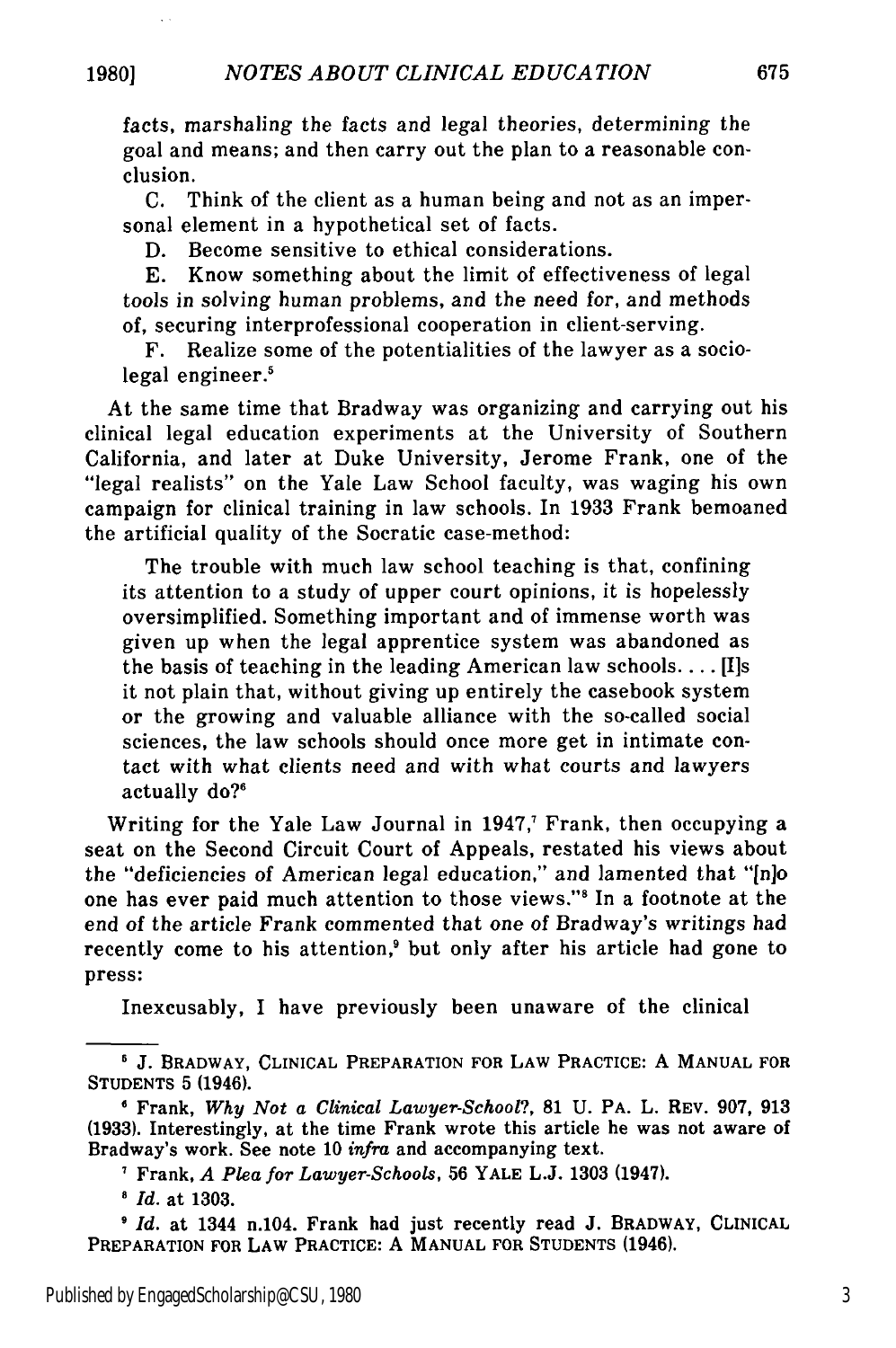teaching methods . **..** which apparently [Bradway] has used for some years; ... In large part, those methods supply what I consider wanting in most university law schools. I say "in large part," because it seems that **(1)** the clinical work **...** comes late in the student's law-school career, (2) is not closely integrated with "social studies," psychology and philosophy, and **(3)** does not stress the importance of policy making in general and of reform of trial-court fact-finding in particular."

Frank should be forgiven for his lack of knowledge of Bradway's work. During the time when Frank was writing, only the two schools where Bradway taught had legal clinics in operation. All other university law schools had ignored Frank's preaching that legal clinics under faculty supervision should be conducted within the law schools.

As for Frank's criticisms of Bradway's methods, something more needs to be said. His criticisms of Bradway's clinical process were threefold: **1)** that the third year was too late in a law student's career to introduce clinical work; 2) that Bradway's method failed to stress interdisciplinary cooperation; and **3)** that the clinics did not emphasize judicial reform." Only the first, relating to the delay of the initiation of clinical studies, was applicable specifically to clinical programs. The other two, the failure to stress interdisciplinary cooperation and judicial reform, were equally applicable to the standard academic curricula of most law schools. Indeed, the introduction of social sciences and policy studies into the law school curriculum was a major goal of the legal education reformers of that day. $^{12}$ 

Today, Bradway and Frank would find much in contemporary legal education to vindicate their early efforts. Most American law schools now have in-house legal clinics where law school faculty members serve as supervising attorneys and clinical teachers for law students providing direct legal services to clients.<sup>13</sup> However, Frank's critiques might still be applicable since most contemporary law school clinical programs, like Bradway's, are still offered late in a student's law school career and do not include interdisciplinary work and policy studies. Thus, clinics continue to stand apart from the law school curriculum and fail to incorporate modern innovations in legal education.

Frank, *A Plea for Lawyer-Schools,* 56 YALE L.J. 1303, 1344 n.104 (1947). **"** *Id.*

*12 See, e.g.,* Keyserling, *Social Objectives in Legal Education,* 33 COLUM. L. REV. 437 (1933); Lasswell & McDougal, *Legal Education and Public Policy: Professional Training in the Public Interest,* 52 YALE L.J. 203 (1943).

https://engagedscholarship.csuohio.edu/clevstlrev/vol29/iss4/6 4

<sup>&</sup>lt;sup>13</sup> Major credit for this revolution in American legal education is owed to William Pincus and the Council on Legal Education for Professional Responsibility, Inc., the leading advocates and underwriters of clinical legal education during the past decade. *See generally* W. PINCUS, CLINICAL EDUCATION FOR LAW STUDENTS (1980). *See also* Bogomolny, *Prefatory Remark,* 29 CLEV. ST. L. REV. 345 (1980).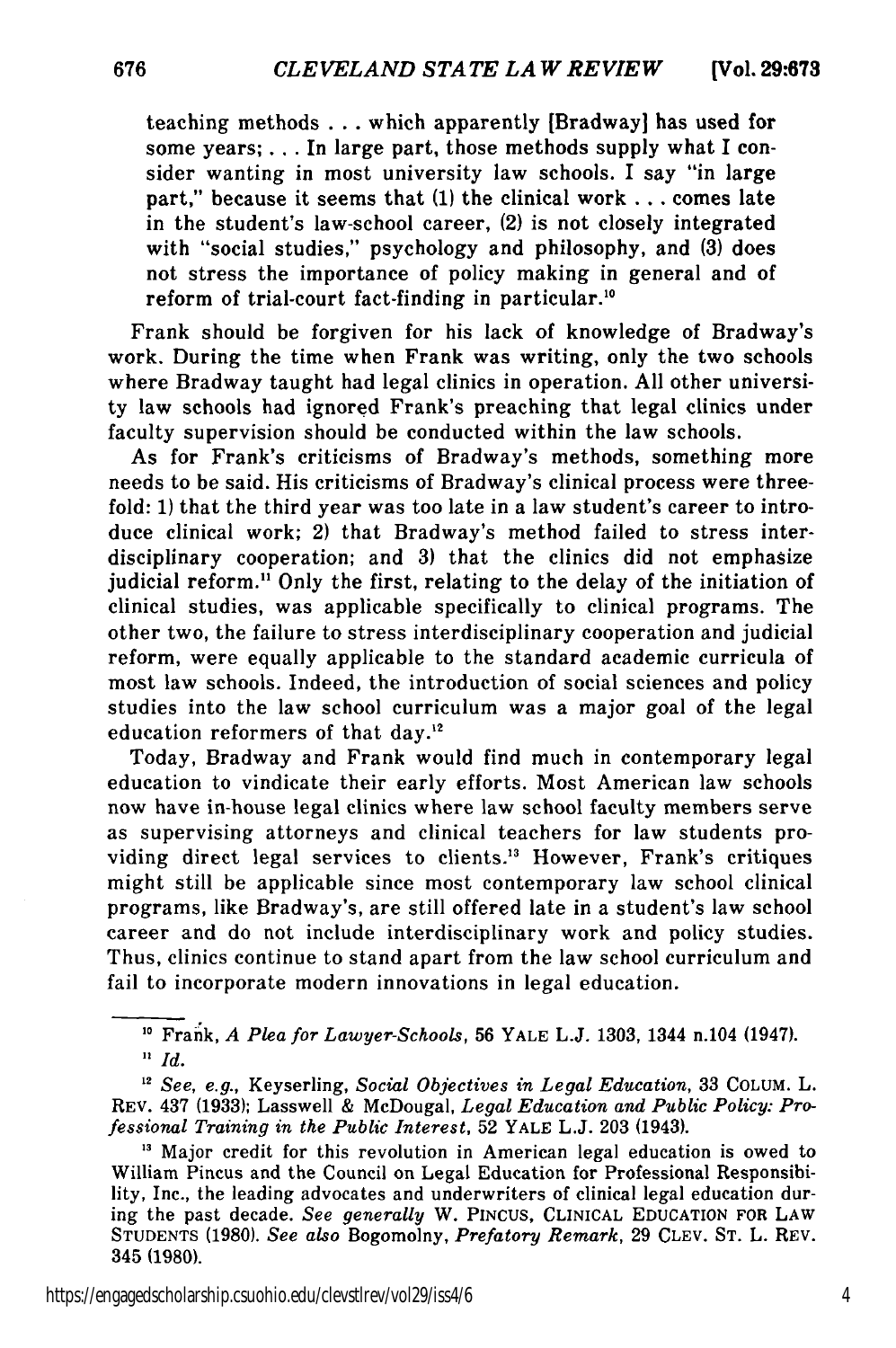## III. A THEORETICAL NOTE: THEORY OF PRACTICE - PRACTICE OF THEORY

Jerome Frank once stated: "An interest in the practical should not preclude, on the contrary it should invite, a lively interest in theory. For practices unavoidably blossom into theories, and most theories induce practices, good or bad."'" In our view clinical programs are not justified simply because they might serve as a solution to the problem of redundancy and boredom in the third year, a transition from the abstractions of law school to the realities of law practice, or a workshop for training in practical skills. Clinical programs must involve more than was provided by the old apprentice system; it is too late for law schools to return to their trade school origins. The modern lawyer needs to be better-educated in the law school than was his historical counterpart in apprenticeship.

It is essential, however, to recognize that clinical programs do offer an educational experience which is different from and simply cannot be provided in the traditional law school curriculum. While not seeking to force the analogy, one need only consider the respective functions and activities of a hospital clinic, a laboratory, a library, and a classroom to appreciate the significant differences in the content and methodology of learning in those settings. Our central belief, taken for granted in medical education, is that professional education involves the constant interaction of the theoretical and the practical, not just in the classroom and the library, but also in those settings where the profession is actually practiced.

Law students participating in clinical programs learn the fact-finding and dispute-resolution processes. While these processes sometimes lead to trials and occasionally to appellate court opinions, which once in a great while find their way into law school casebooks, the learning to be achieved in the clinic can only be done in the practice setting. Students in these programs are able to examine the relationships between legal doctrine as described, applied and argued in regular law school courses, and the actual work of practicing lawyers, trial courts and administrative agencies.

It is not entirely true that students learn by "doing" only in the clinic. They do learn how to read, analyze, distinguish, and construct arguments from appellate court opinions in their regular courses. However, it is also true that to study appellate court opinions by any method, even moot court, is not to study the life of the law. Appellate court opinions fail to disclose many important elements of a legal controversy as it unfolded and was resolved. Only by actually observing and participating in what transpires in the law office and the courtroom (and in the corridor outside the courtroom), and by engaging in the actual prac $\pmb{\sigma}$ 

<sup>&</sup>quot; Frank, *A Plea for Lawyer-Schools,* **56** YALE L.J. **1303, 1321** (1947).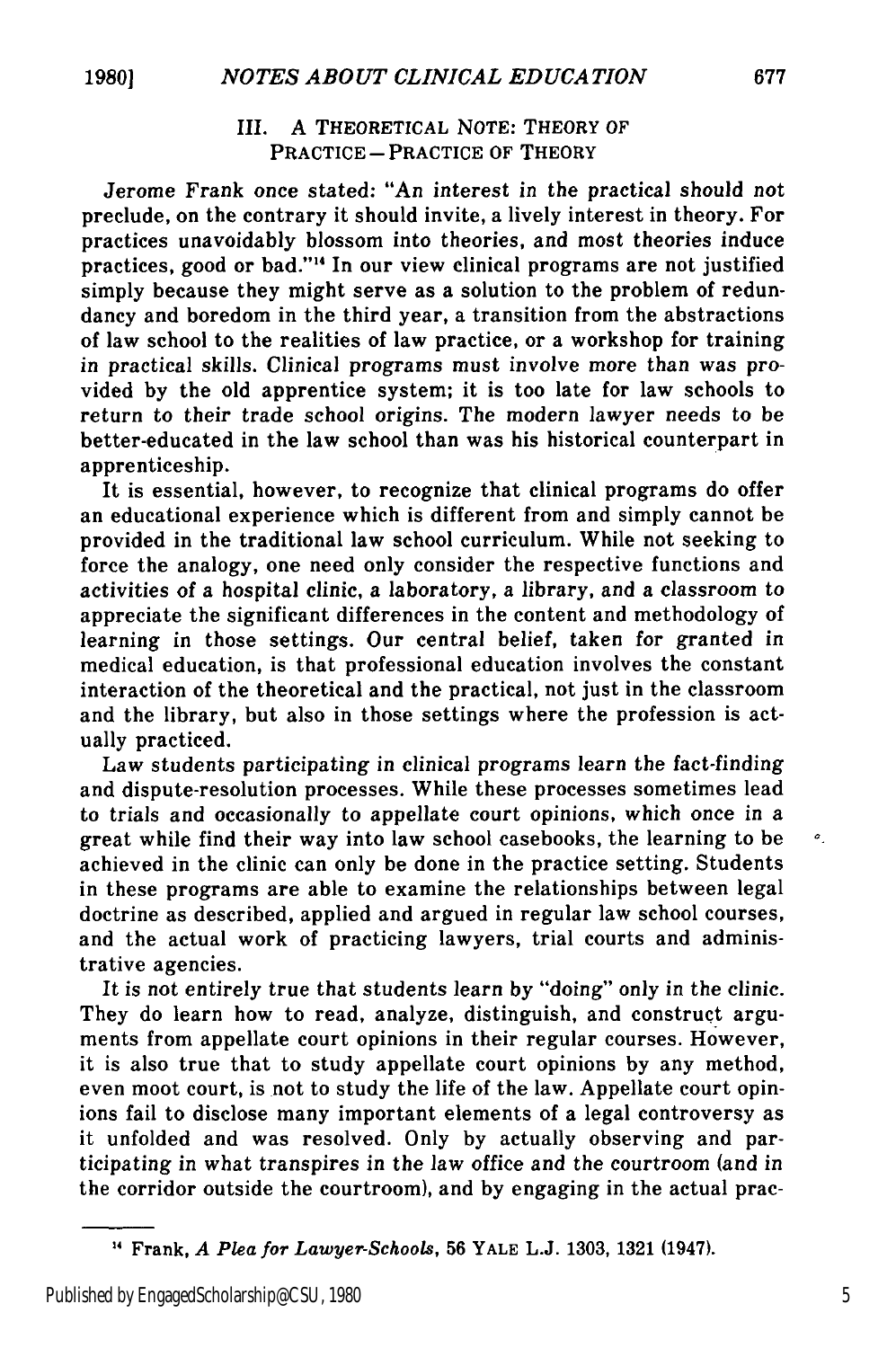tice of interviewing clients and witnesses, conducting discovery, negotiating, and drafting, can the law student acquire this essential part of his legal education."5

Law students need a broader education in the law than can be provided in traditional, or even innovative, classroom courses. For part of the time while they are in law school and attending regular courses, they need to get their noses out of books, and their heads out of the clouds so that they may study the major aspects of the legal process which cannot adequately be learned from edited appellate court opinions, law review articles and treatises. **A** student's work with clients on real cases under faculty supervision is an educational experience which should occur during law school and be part of and resonant with the general law school curriculum. The experience should include interdisciplinary work with "consultants" and "expert witnesses" from other specialized fields and the study of public policy as it impinges upon and is generated **by** the legal process. Further, that experience should emphasize issues of legal ethics and professional responsibility as they are confronted in actual practice, not as artificial rules to be snickered at in the classroom.

### IV. THE **PURPOSES AND GOALS** OF **A** CLINICAL PROGRAM

**A** clinical program should have two related goals. First, the program should introduce students to the workings of the legal system through concentrated interaction with clients under the supervision of law school faculty. This introduction to clients should take place as early as possible in law students' careers.<sup>16</sup> Early experience with the legal system will help students to understand better the concepts developed in traditional classroom courses. The students will, in turn, be able to contribute with some degree of sophistication to classroom discussions.<sup>17</sup>

The second goal of a clinical program is to provide a laboratory in which students and faculty study, in depth, particular substantive areas of the law. It is possible through a sustained and comprehensive com-

<sup>&</sup>lt;sup>15</sup> "It is absurd that we should continue to call an upper court opinion a case. It is at most an adjunct to the final step in a case *(ie.* an essay published by an upper court in justification of its decision)". Frank, *Why Not A Clinical Lawyer-School?,* **81** U. PA. L. REv. 907, 916 (1933) (emphasis in original). *"6 See* note 10 *supra* and accompanying text.

<sup>&</sup>lt;sup>17</sup> This "resonance" between the classroom and the clinical experience has been a major curricular product of the program at Yale. Students are initiated into the clinical program in their second semester of law school. Many students continue their clinical work through their second and third years. Because the program's current projects assist prisoners, mental patients, and children, the value of clinical experience has been evident from the classroom discussions of students taking courses in criminal law, family law, procedure, and evidence, or seminars dealing with civil commitment, child custody, and criminal justice.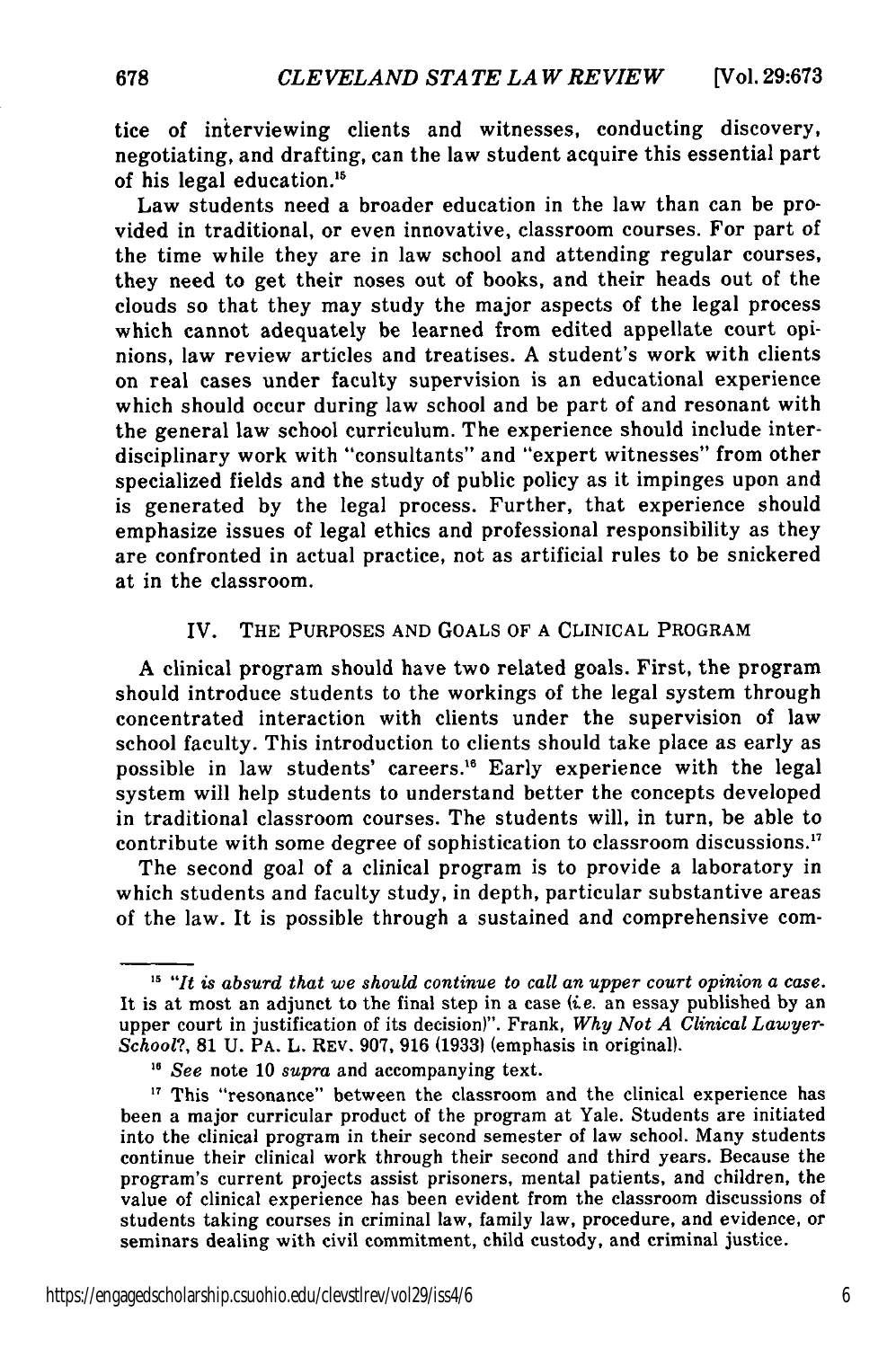bination of practice and research to develop a profound understanding of the legal theory, economic implications and social dynamics of a given segment of the legal system. Clinical programs provide a broader view of legal problems than is typically available through classroom study.'8 Students are not only introduced to various parts of the legal system or to the inner workings of an agency, but also come to comprehend the relationships among these segments and to use their knowledge of the workings of the system in their attempts to assist clients. By representing many clients with a wide variety of problems, students quickly develop a perception of core issues, including many which, for a variety of reasons, rarely find their way into court decisons and thus, ultimately, into law school casebooks and classrooms.

This laboratory function of a law school clinical program leads not only to a better understanding of a particular part of the legal process but should also result in efforts to reform that process. Law reform can be accomplished through litigation and other means; a good clinical program generates information and data conducive to reform efforts in many areas. For example, in Yale's Mental Hospital Legal Services Project, students developed knowledge and experience by representing patients at commitment hearings. The students then undertook a campaign to update and revise Connecticut's criteria for commitment to mental institutions and the commitment procedures. Over a period of five or six years, the students drafted legislative proposals and brought law suits which resulted in a substantial rewrite of Connecticut's commitment laws.<sup>19</sup>

Further examples come from our clinic's Prison Legal Services Project. There students learned about the federal parole system by representing clients seeking parole release. Their knowledge, in turn, led them to generate ideas for reform of the federal sentencing and parole system. These ideas were presented at a seminar attended by federal judges and officials of the Justice Department, the United States Parole Commission and the Bureau of Prisons. The seminar's participants developed a bill which served as the basis for an early draft of the sentencing and parole provisions in the proposed new Federal Criminal

679

<sup>&</sup>lt;sup>18</sup> For example, by representing inmates in the federal prison system, students have to learn first-hand about all phases of the criminal justice system, from arrest and indictment through trial or guilty plea, from sentencing to prison and parole. To assist inmates, students must interact with judges and clerks, United States Attorneys, the United States Department of Probation, the Bureau of Prisons, and the Parole Commission. By using local rules, agency-wide regulations, and federal statutes, students learn to interpret legal materials other than court opinions to find solutions to-or at least explanations of-clients' legal problems. Furthermore, students generally have to prepare materials on behalf of clients. Practice in legal writing is extensive.

*<sup>19</sup>See* CONN. GEN. STAT. **ANN.** §§ 17-178, 183, 194c *et seq.,* 205b *et seq.,* 206a *et seq.* (West 1960).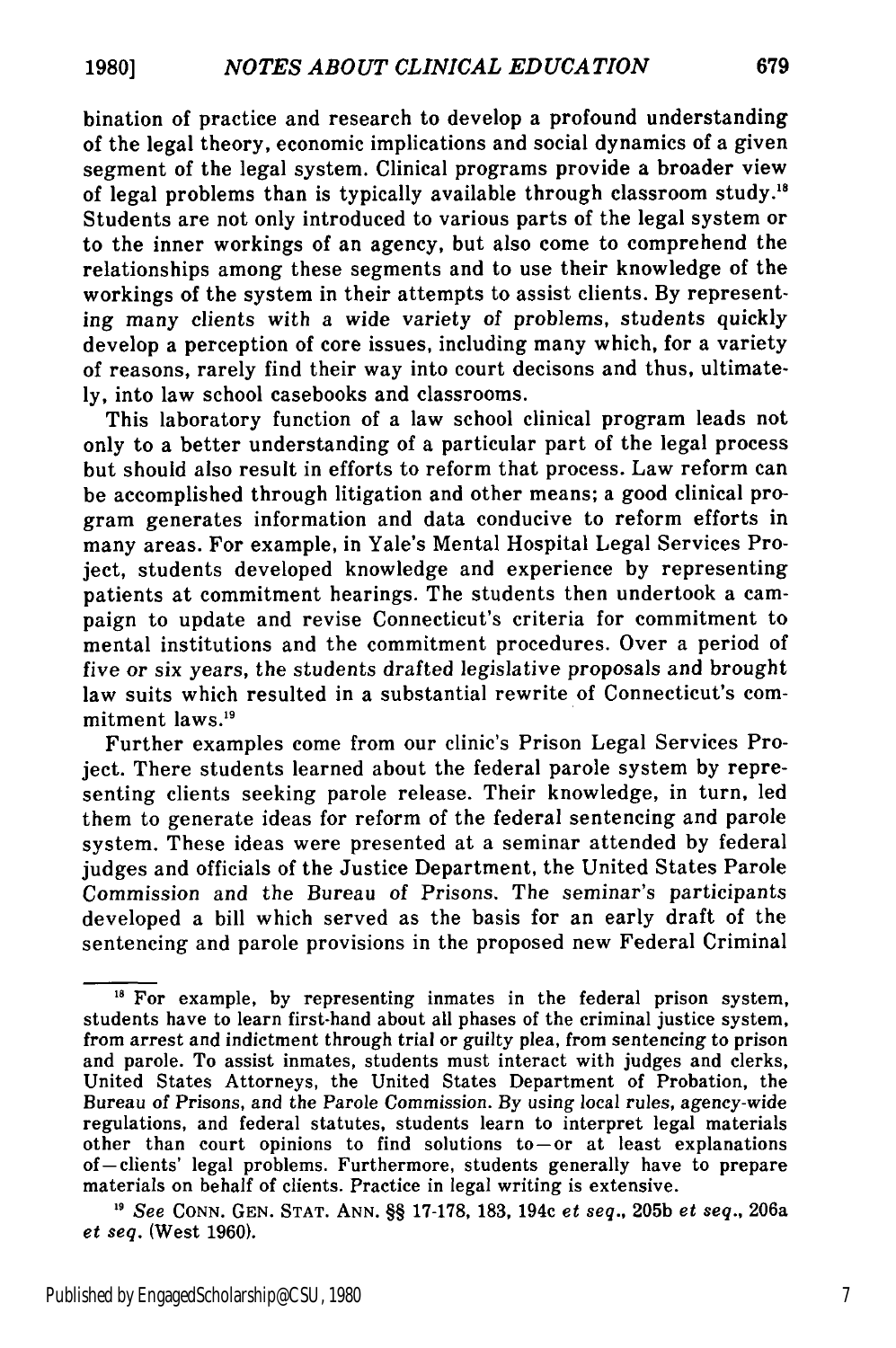Code. Another product of this seminar was a Yale Law Journal project written by three of the most experienced members of the prison project. 20 This note won the prize for the best student piece in 1975 and is probably the most often cited scholarly reference in court opinions involving challenges to the theory or application of the rules and regulations of the United States Parole Commission.<sup>21</sup>

It is particularly gratifying that many law students who participate in the clinical program also write notes and comments on subjects arising from their clinical experiences.<sup>22</sup> A successful clinical program should be a fertile seed-bed for ideas leading to scholarly articles.

The program should also provide an opportunity for students to obtain legal experience on a national level. For example, in addition to representing inmates in district courts and courts of appeal, students in both the prison project and mental health projects have participated in writing *amicus* briefs in United States Supreme Court cases drawing on their clinical experience. Also, the Supreme Court has recently decided a case brought by students in the program, *Connecticut Board of Pardons v. Dumschat.23*

As a result of these experiences, and from writing law journal notes and undertaking empirical research, Yale students have come to see themselves as national commentators on agency operations. The educational value of across-the-board contact with an administrative agency is enormous. Students draft comments on rules and regulations proposed by the Department of Justice. They act as gadflies and lobbyists as well as legal representatives of prospective parolees. In short, they function not as passive recipients of a preset curriculum, but as architects of their own work.

Project, *Parole Release Decisionmaking and the Sentencing Process,* 84 YALE L.J. 810 (1975); Note, *Lawyering for the Child: Principles of Representation in Custody and Visitation Disputes Arising from Divorce,* 87 YALE L.J. 1126 **(1978);** Note, *The Mental Hospitalization of Children and the Limits of Parental Authority,* 88 YALE L.J. 186 **(1978);** Note, *Procedural Safeguards for Periodic Review: A New Commitment to Mental Patient's Rights,* 88 YALE L.J. **850 (1979);** Note, *The Role of Counsel in the Civil Commitment Process: A Theoretical Framework,* 84 YALE L.J. 1540 (1975).

**3 \_** U.S. **\_** 101 S. Ct. 2460 (1981).

**<sup>20</sup>**Project, *Parole Release Decisionmaking and the Sentencing Process,* 84 YALE L.J. 810 (1975).

*<sup>21</sup> See* Greenholtz v. Nebraska Penal Inmates, 442 U.S. 1, 31 n.12 (1979) (dissent, Marshall J.); U.S. v. DiRusso, 535 F.2d 673, 676 (1st Cir. 1976); U.S. v. Yazbeck, 542 F.2d 641, 643 (1st Cir. 1975); Moore v. Nelson, 611 F.2d 434, 437 **(2d** Cir. 1979); U.S. v. Torun, 537 F.2d 661, 664 n.6 **(2d** Cir. 1976); Block v. Potter, 631 F.2d 233, 240 n.8 **(3d** Cir. 1980); U.S. v. Solly, 559 F.2d 230, 233 **(3d** Cir. 1977); Franklin v. Shields, 569 F.2d 784, 788 n.5 (4th Cir. 1978); Payton v. U.S., 636 F.2d 132, 139 (5th Cir. 1981); Ruip v. U.S., 555 F.2d 1331, 1333 (6th Cir. 1977); U.S. ex rel. Richerson v. Wolff, 525 F.2d 797, 800 n.3 (7th Cir. 1975).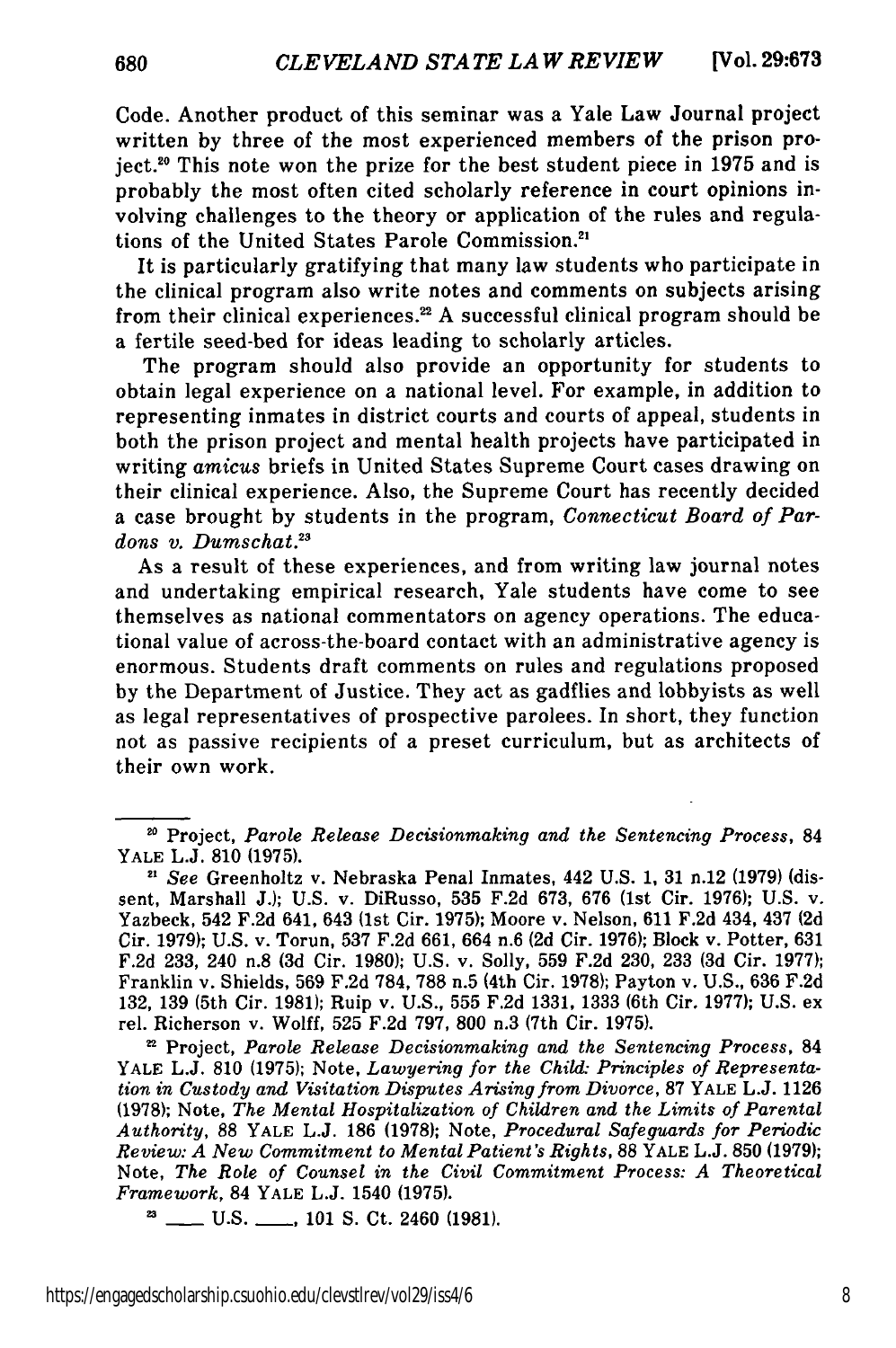#### V. DESIGN AND IMPLEMENTATION OF A CLINICAL PROGRAM

The two aims described above  $-$  the in-person introduction to clients and to the legal system, and the opportunity to study at least one area of the law in depth-should be the central aims of a clinical program. They are also the two functions such a program accomplishes best. To achieve these ends, a law school must address two central questions about the design and implementation of such a clinical program. First, how can a law school best provide the clinical experience to as many students as possible while still affording the high level of teaching and supervision necessary to make the experience educationally worthwhile? Second, how can a law school best integrate the clinical program into the rest of the law school curriculum so as to take advantage of the unique properties of the clinical experience? The first question involves three related considerations: whether the programs should operate inside or outside the law school, whether costs can be kept at a reasonable level and whether the adequate level of supervision needed to ensure effective learning can be provided.

We are proponents of "in-house" clinical programs, where, to the extent possible, all teaching and supervision is done by members of the faculty. Several considerations support this view. First, it is difficult to find outside placements for students in which the supervising attorneys are good teachers. Most lawyers who practice are not really interested in teaching, and even when they are, they often are not able to take sufficient time to give students adequate instruction in the broader issues relevant to their areas of practice.

Second, in almost every outside placement there arises an irreconcilable tension between the demands of clients and the educational needs of students. Legal aid offices, public defenders, and private lawyers perceive that their first duty is to their clients, as indeed it is. Students are often shunted to paralegal duties and given little responsibility. The limited roles result not because students are unable, with training, to handle advanced tasks, but because the office works most efficiently when students do the routine work. On the other hand, in law school programs, the focus is on giving the student a worthwhile educational experience as well as on providing legal services to clients. In practice this means that while the client still comes first, the law school clinic is run with an understanding that the caseload will be adjusted to reflect the fact that students cannot be as efficient as experienced attorneys. Cases are selected with an eye to their value to the student as well as to the needs of the clients seeking assistance. Of course, tensions between client and student needs still exist even in the most carefully structured programs from the students' perspective these tensions can be resolved better in a law school program than in actual law offices.

Third, it is extremely difficult when dealing with a multitude of outside placements, to make sure that supervision is adequate, let alone uniformly good. It is practically impossible to ensure that in field offices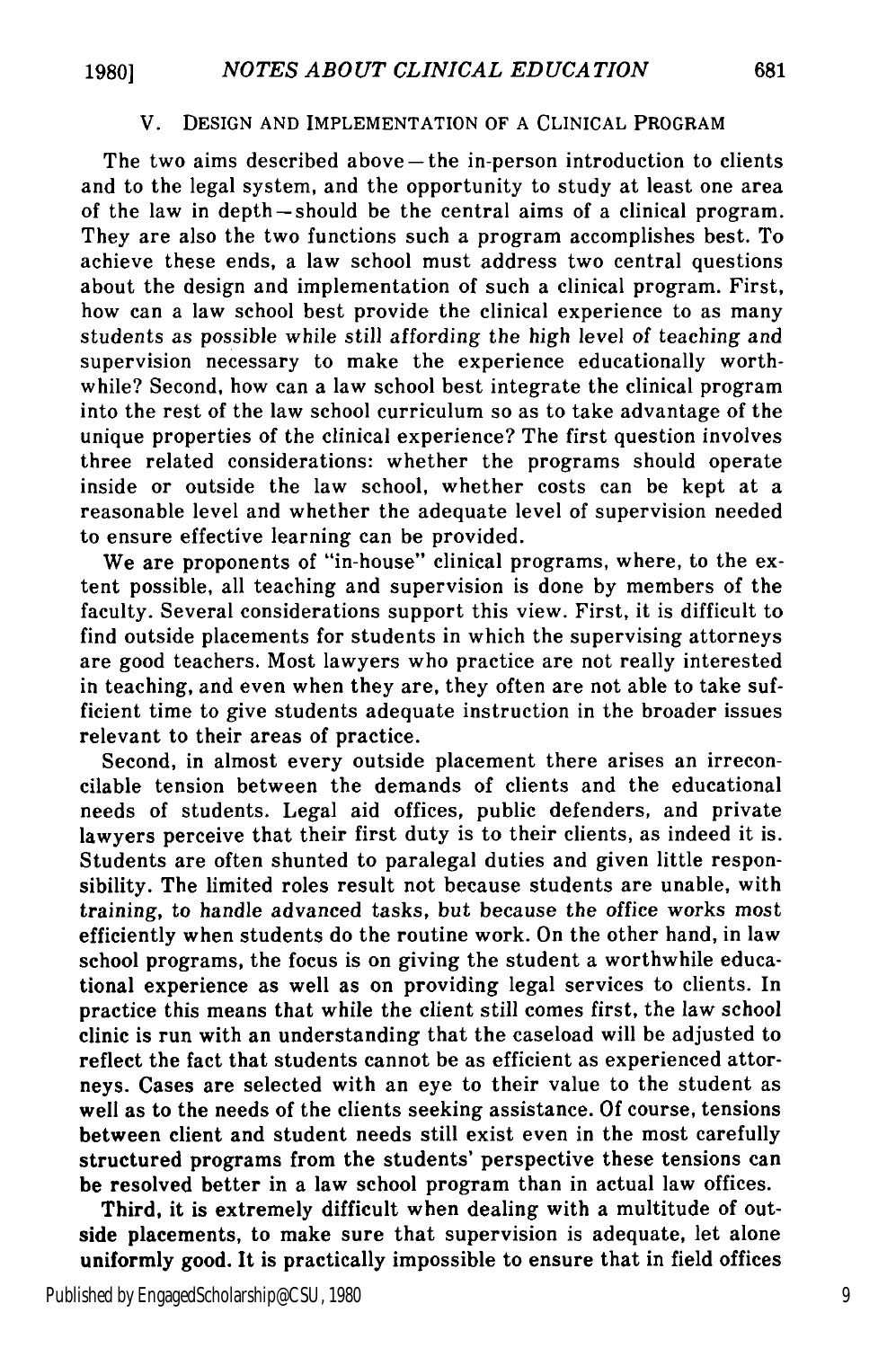substantive teaching is carried out in a structured coherent manner. It simply is not an adequate solution to divide responsibilities so that substantive instruction and simulated exercises are given in the law school classroom while practical training is provided in field offices. The whole point of the clinical experience is to merge and intertwine the substantive and practical aspects. Separating these teaching functions frequently leads to conflict between the "academicians" and the "practicing lawyers" and creates the impression, in the students' minds at least, that "theory" and "practice" are only distantly related.

"In-house" clinical programs unfortunately are expensive. In order to have a viable program, a law school must commit itself to funding a practicing law office, with all of the clerical support, word-processing machinery, and lawyering supplies that such an office needs. It is much less expensive to send students to law offices already in existence. Since we believe that "in-house" programs are vastly superior in educational value to "farm-out" programs, we believe law schools should be prepared to invest in clinical programs.

Two major attributes of Yale's program make it less expensive per student than many of its counterparts. The first is the use of a tier system in which experienced students act as junior supervisors. The second is the selection of custodial institutions as the setting for providing services.

Since Yale students begin their clinical experience in the second semester of law school, second and third-year students who remain with the program are available to help train new students. Each advanced student is responsible for supervising two or three first-year students. The experienced students pass on the "tribal lore" of the programs, edit first drafts of complaints and memoranda and assist in research and interviewing. Using the advanced students as "senior associates" stretches the supervisory capabilities of the faculty. These advanced students are also better able to handle the more complicated cases, and frequently have opportunities to appear in court at hearings and appellate arguments. More important, giving advanced students such responsibility develops the confidence to provide real leadership within the program. The students elect Directors, and this "Board of Directors" of the Legal Services Organization makes decisions about caseload, supervision and office routine. Thus, students not only learn how to assist clients but also gain experience in managing a law office.

The provision of services to institutionalized clients also affords substantial economic savings. Clients in institutions tend to have problems which fall into recognizable patterns, and consequently the initial training of students is easier than it might otherwise be. Perhaps most significant, interview schedules are easy to arrange, because the clients are all in one place. Moreover, the advantages of dealing with institutions are not only economic. One major goal of both our prison and mental hospital projects is to teach students how institutions and agencies function. The closed institution is a particularly appropriate model for

https://engagedscholarship.csuohio.edu/clevstlrev/vol29/iss4/6 10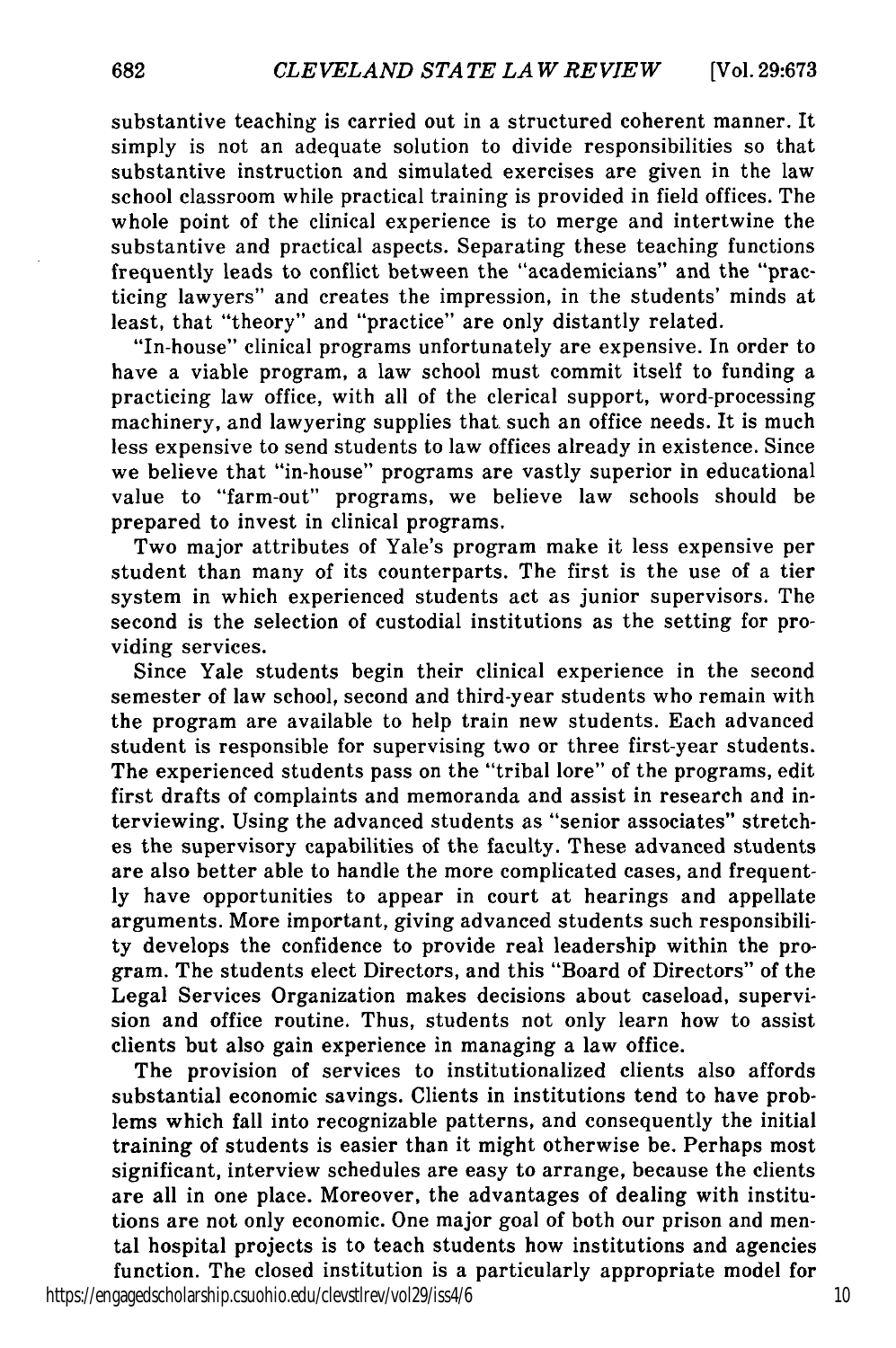study. Students see first-hand the subtle (and sometimes not-so-subtle) struggles between the keepers and the kept, and begin to understand some of the social dynamics involved in such institutions. In addition, when working with institutionalized clients, students learn the skills necessary to deal with administrative bureaucracies, a valuable lesson and one hard to acquire any way other than through experience.

Another important feature of the clinical model is the classroom component. Ten years ago, we believed that training in lawyering skills would be the most important function of the classroom sessions. Over the years, we have come to understand that substantive law, including interdisciplinary work and policy study, surrounding the students' area of practice is indispensable to the success of the program. Of course, a good clinical program will provide both substantive teaching and skills training, but over time our emphasis has become primarily substantive.

Our focus on the "substantive" rather than the "practical" aspects of representing our clients is dictated by several factors. First, without background in the law surrounding a particular area of practice, a student cannot begin to understand or deal with a client's problems. Second, because most of our cases do not actually go to court, it has turned out to be more efficient for us to teach "lawyering skills" such as direct and cross examination and oral argument on a one-to-one basis rather than to devote scarce classroom time to these exercises. Third, limited resources have forced us to choose between providing equal amounts of substantive instruction and advocacy skills training. This lawyering training is primarily in the areas of interviewing and negotiating, and uses simulated exercises drawn from client files. Fourth, every time a student is taken to court, intensive individualized preparation for the tasks involved is done. We have found that focused practice for a real situation, rather than generic "skills" training, works best.

Of course, at Yale, as at other law schools, there is a widespread student demand for training in courtroom skills. This demand is expressed by many non-clinic students. In response to this demand a trial skills training course is provided for a large number of students, generally 140 to 160 participants. Using two simulated cases, this course provides students practice in the tasks of advocacy. The clinical faculty, together with a group of outstanding trial lawyers from outside the law school, supervise small groups of students in practice sessions, generally with only a short lecture before and a demonstration by experienced lawyers afterwards. The use of only two case files is important because it focuses the students upon one of the most important lessons to be learned: that trials are entities, not collections of isolated exercises in direct or cross examination. We attempt to show that the development of a theory of the case and a plan for implementing it are crucial to the enterprise of advocacy.

The trial advocacy course is quite different from our clinical seminars. In fact, we do not see this course as "clinical" in the same sense as the prison, mental health, or child advocacy programs. Trial practice